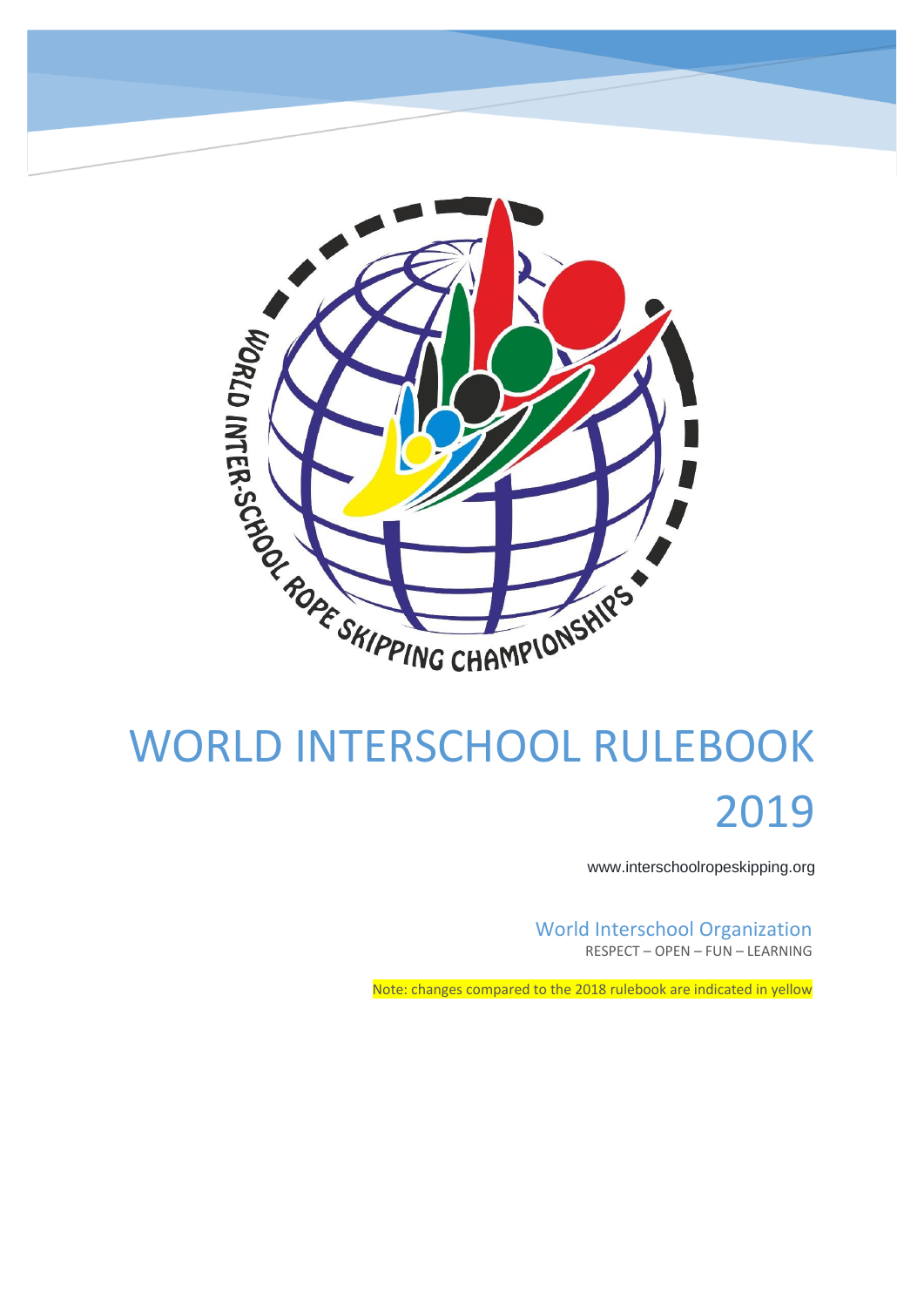

# Table of Contents

| $\mathbf{1}$ . |  |
|----------------|--|
|                |  |
|                |  |
|                |  |
|                |  |
| 2.             |  |
| 3.             |  |
|                |  |
|                |  |
|                |  |
|                |  |
|                |  |
|                |  |
|                |  |
|                |  |
|                |  |
|                |  |
|                |  |
|                |  |
|                |  |
|                |  |
|                |  |
| 4.             |  |
|                |  |
|                |  |
|                |  |
|                |  |
|                |  |
|                |  |
|                |  |
|                |  |
|                |  |
|                |  |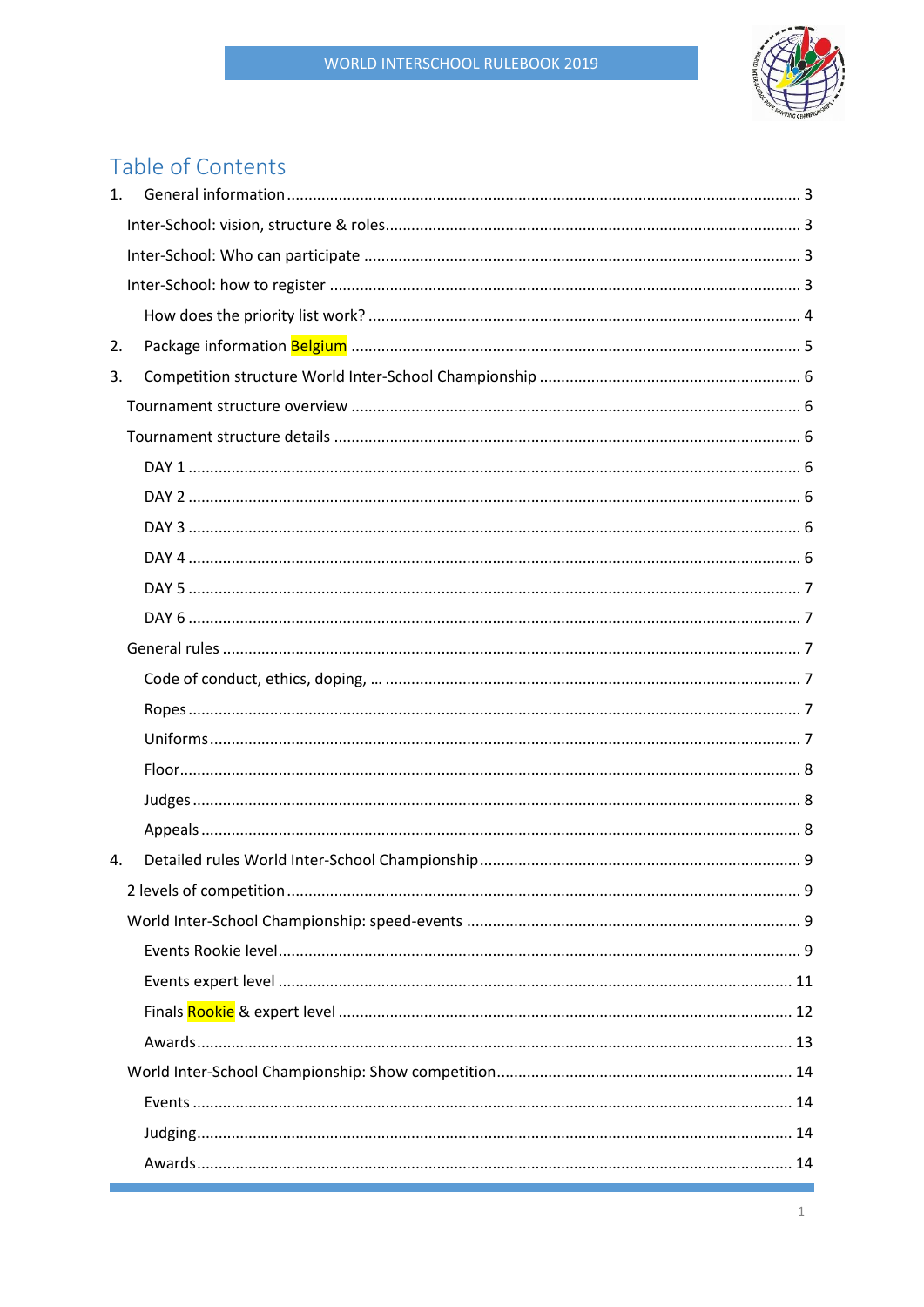# **WORLD INTERSCHOOL RULEBOOK 2019**

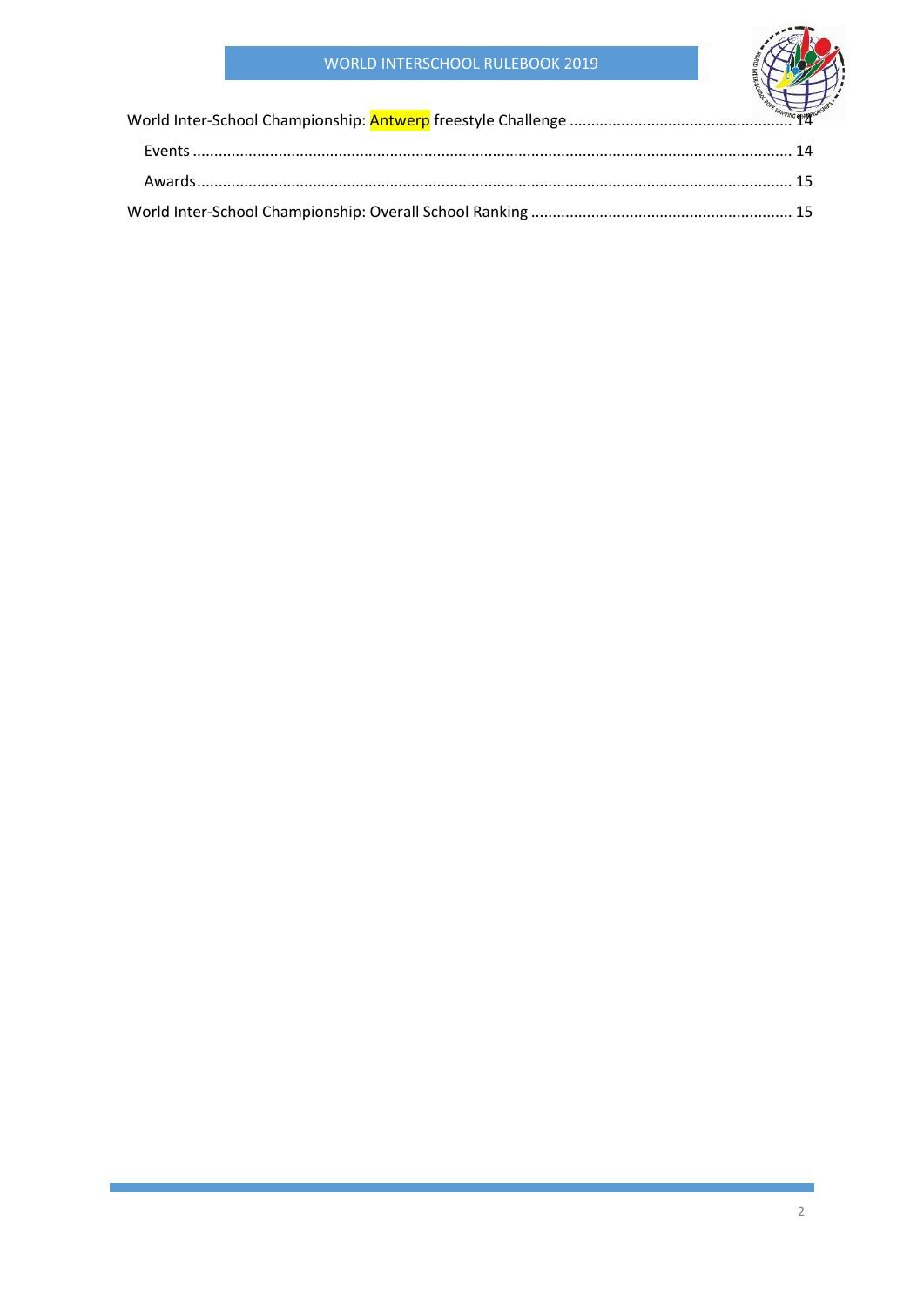

# <span id="page-3-0"></span>1. General information

# <span id="page-3-1"></span>Inter-School: vision, structure & roles

Our vision:

**R**ESPECT: we respect all participants, coaches, judges, supporters, volunteers … **OPEN:** we are open for everyone (no matter which country, federation, age, religion ...) **F**UN: On our events, everyone should have fun and get a nice, unforgettable experience! **L**EARNING: we want participants joining our events to learn new skills, routines …

Rope skipping/jump rope is a sport with many benefits: it is good for general physical development and health. It also gives an athlete a good, overall development and fitness basis.

#### Our structure:

President: Harpal Flora Singh Vice-President: Maarten Goedemé Continental representative Europe: Bram Herssens Continental representative Africa: Sandile Ntombela Continental representative PanAm: Marian Fletcher Continental representative Asia & Oceania: Harpal Flora Singh Rules: Anil Sharma, Maarten Goedemé & Bram Herssens Tournament Director: TBD

# <span id="page-3-2"></span>Inter-School: Who can participate

In order to be able to participate in the World Inter-School Championship, you need to fulfill following requirements:

- Age limitation: there are 2 age divisions on the World Inter-School Championship for expert level: Novice (born in 2006, 2007, 2008, 2009, 2010 & 2011) & Junior (born in 2002, 2003, 2004 & 2005). For rookie level, there are 4 age divisions: Mini (born in 2011 & 2012). Cadet (born in 2009 & 2010), Novice (born in 2006, 2007 & 2008) & Junior (born in 2002, 2003, 2004 & 2005). When arriving at the World Inter-School Championship, you will have to prove your age by presenting a passport or similar document, clearly stating your name, age & photo. No exceptions to age categories and limitations will be accepted (so no older or younger skippers). In team events, the oldest skipper will determine the age division
- School verification: to be able to participate, when arriving at the World Inter-School Championship, you will have to prove that you are member of the school you subscribed with, by presenting a student card or official document from your school clearly stating at least your name and date of birth. This document needs to be in English
- Qualification standards: there are no national qualification standards, everyone is free to participate (as long as they have the proper age and represent a school). If there is a national coordinator in your country, work together with that person to coordinate your participation
- Coaches and supporters can also be part of the World Inter-School Championship by subscribing for a package, or just join the sport facilities and spectate
- For each school, at least one adult (18+) coach has to attend the event. The organization will not accept minors to participate without an adult coach joining them

# <span id="page-3-3"></span>Inter-School: how to register

Registration for the World Inter-School Championship will run in 3 steps: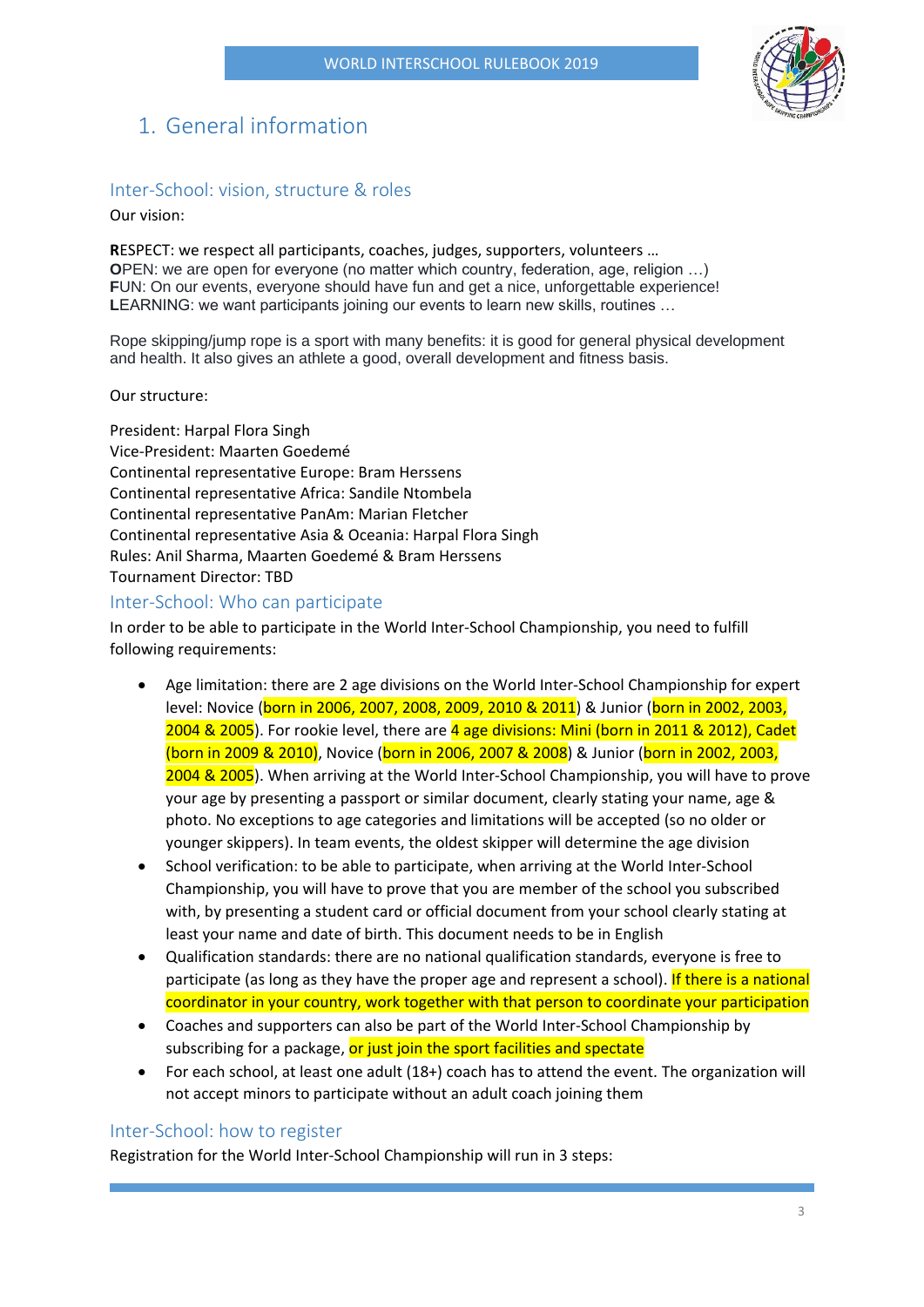

- 1) Preregistration: by completing the preregistration form (containing only amount of people role and age) you will put yourself (and your team) on the priority list. School that participated in the previous World Inter-School Championship will get an early preregistration. This is done to promote consecutive participations from a school and to make sure title defenders in the different events are guaranteed a spot. Preregistration deadline will be announced separately
- 2) After preregistration, all places for the World Inter-School Championship will be filled according to the priority list (as we have limited amount of space & packages, we might need to withhold people if there are too many people registering). Registration deadline will be announced separately
- 3) Everybody who didn't get a place in the registration, will be put on the waiting list and will be contacted if places come available (due to cancellations)

Please note that we have limited places for the World Inter-School Championship in Belgium, so most likely, the priority list will not be used and everyone who subscribes (participants, coaches & supporters) will get a package.

Note: for a very big delegation consisting of several schools and many participants, the Organizing Committee can appoint someone from that country to be the Head of Delegation. This person will be contacted in case of questions & issues, and will be responsible to communicate throughout his/her delegation.

# <span id="page-4-0"></span>How does the priority list work?

As the World Inter-School Championships wants to offer opportunities to as many participants and countries as possible, and wants to avoid any discussion in case there are more subscriptions than places, a priority list was created. This is how it works:

- Basic principle: first come, first serve (so whoever preregisters first, will be first on the list)
- Exception: Supporters will always be put on the bottom of the list (priority is always given to skippers and coaches). For coaches, 1 coach per 4 participants from one school is put in the same priority as the skippers (to ensure that minor skippers have adult supervision). All other coaches are put at the same priority as the supporters
- Exception: in case a country subscribes with a very big amount of people, only the first 60 skippers or 3 schools (whatever comes first) will be put in the normal spot on the priority list. All other skippers will be put on a lower priority (right before the supporters). For the host country, these numbers are doubled

Note: this priority list will only be used in the exceptional case that there are more subscriptions than actual places. If there are less subscriptions than actual places, everyone will be eligible to take a package.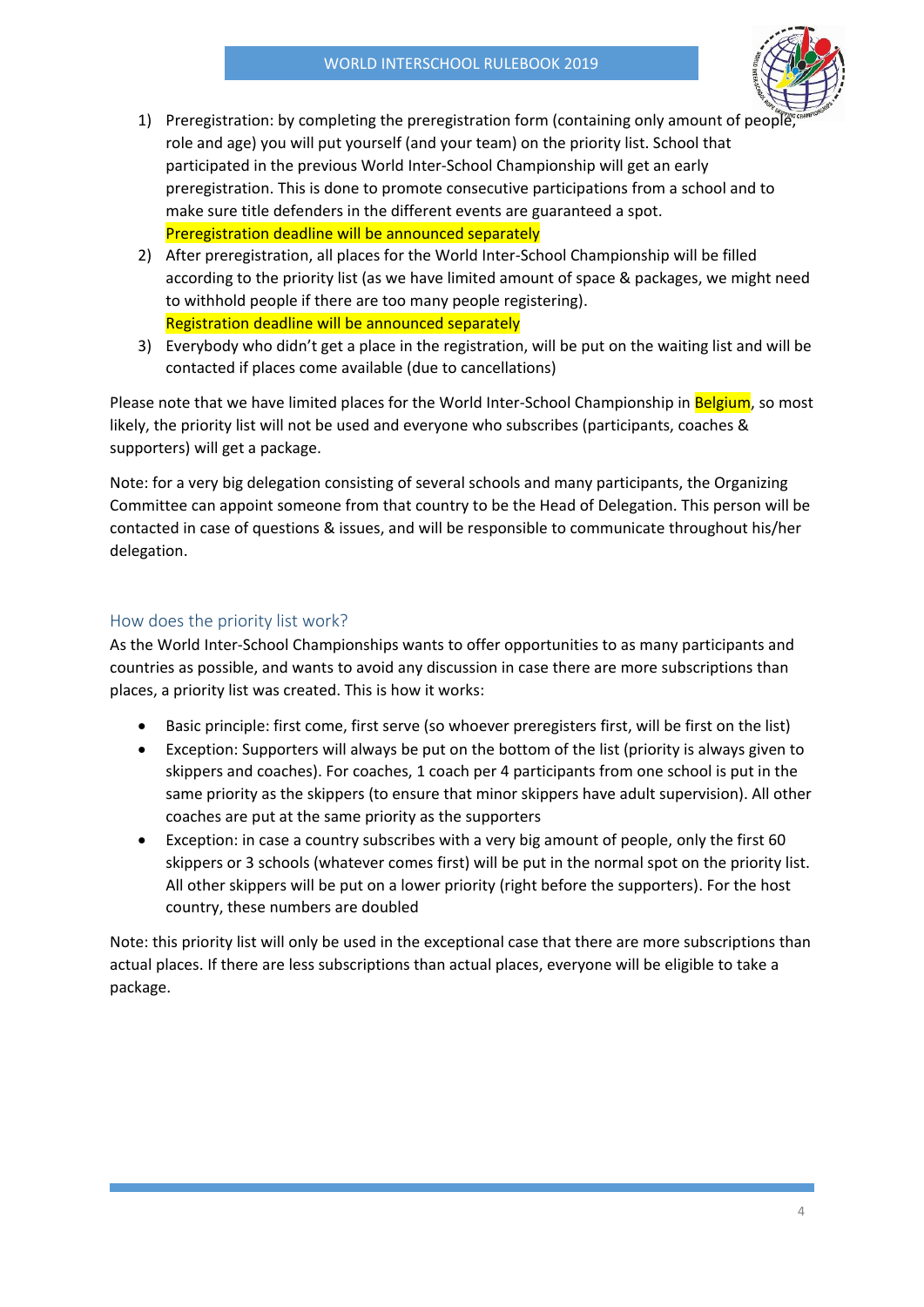

# <span id="page-5-0"></span>2. Package information Belgium

In order to be able to participate in the World Inter-School Championship, all participants, coaches and supporters need to take a package. More information about the package can be found in the separate booklet, containing all information regarding location, sightseeing, package price, food, …

All info regarding the package can be found in the booklet, that can be downloaded from our website: [www.Inter-Schoolropeskipping.org](http://www.inter-schoolropeskipping.org/)

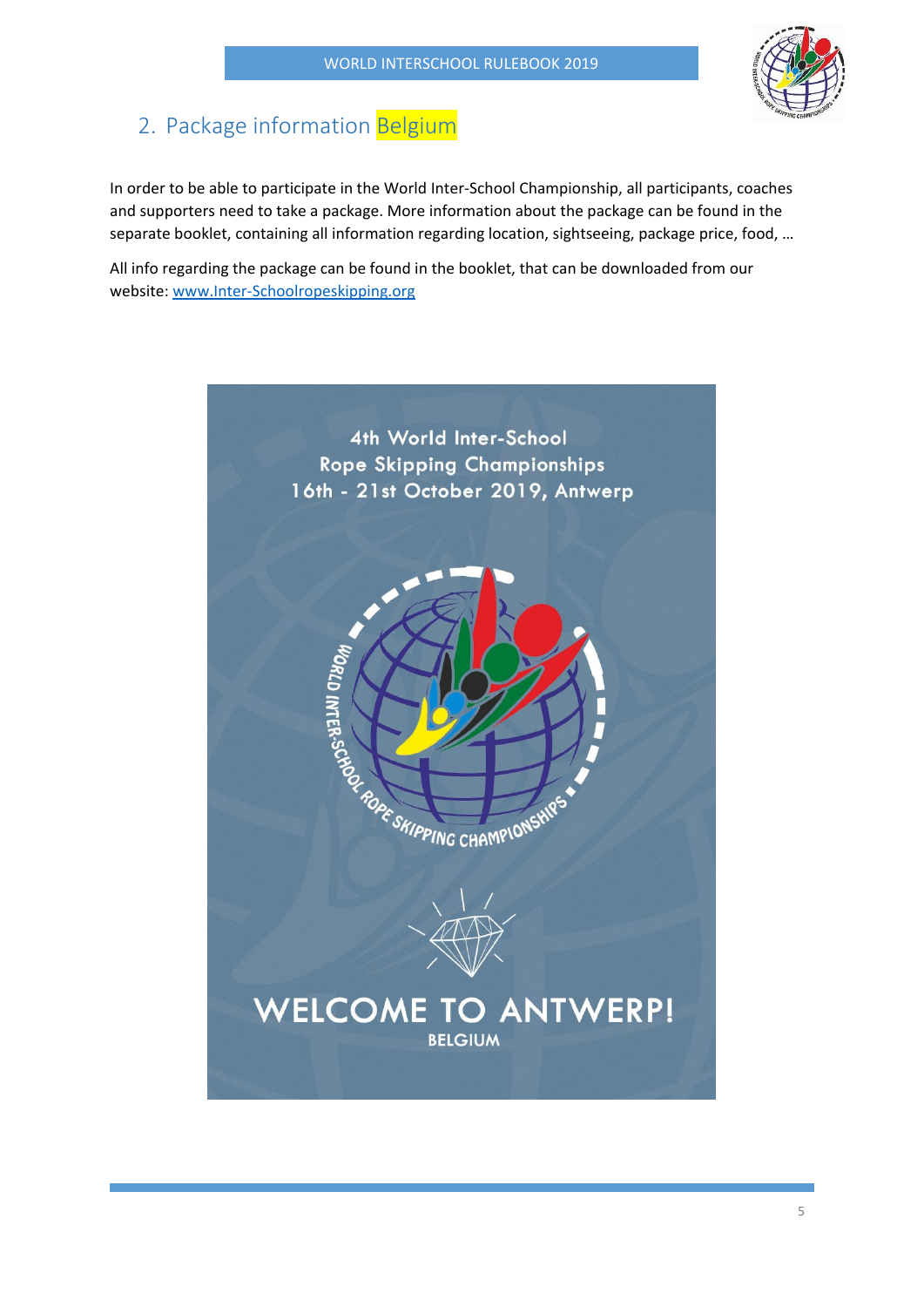

# <span id="page-6-0"></span>3. Competition structure World Inter-School Championship

# $\overline{DAY}$  |  $\overline{All}$  day |  $\overline{Arrival}$  & practice DAY 2 Morning Workshops WIRSO, delegates & international network meeting  $\text{Afternoon}$  Workshops WIRSO, delegates & international network meeting Evening | Sightseeing DAY 3 | Morning | Opening ceremony & World Inter-School Championship: speed-events World Inter-School Mini-event Afternoon | World Inter-School Championship: speed-events World Inter-School Mini-event & medal ceremony & workshops Evening | Sightseeing  $\overline{DAY4}$  Morning | Practice & delegates meeting Afternoon | World Inter-School Championship: Antwerp freestyle Challenge Evening  $\blacksquare$  Night of records & games  $\overline{DAY5}$  Morning | Demo workshop & training  $After no on$   $\vert$  World Inter-School Championship: Show competition & medal **ceremony** Evening  $\Box$  Closing ceremony, photo moment & social evening DAY 6 | All day | Departure

# <span id="page-6-1"></span>Tournament structure overview

# <span id="page-6-2"></span>Tournament structure details

# <span id="page-6-3"></span>DAY<sub>1</sub>

On the first day, participants will arrive at the World Inter-School Championship, and for those who want to, there will be the possibility to have some practice time in the competition hall.

The local host will create a practice schedule, so every school will have appropriate time to practice.

# <span id="page-6-4"></span>DAY<sub>2</sub>

The second day will contain workshops from WIRSO (so skippers/jumpers from all over the world can share new skills with each other), delegates meeting (for all the Head of Delegations, so rules and regulations can be explained) & international network meeting (so different countries can meet each other and share experiences)

# <span id="page-6-5"></span>DAY<sub>3</sub>

The third day will start with a small opening ceremony (with marching in and welcome word by the local host & President of World Inter-School Organization).

After the opening ceremony, competition will start with the speed events (more details: see detailed rules in chapter 4).

After lunch, the speed events will continue and after that, there will be the medal ceremony and a small workshop

In the evening there is some time for sightseeing (more details: see package details).

# <span id="page-6-6"></span>DAY<sub>4</sub>

In the morning some free practice time will be foreseen.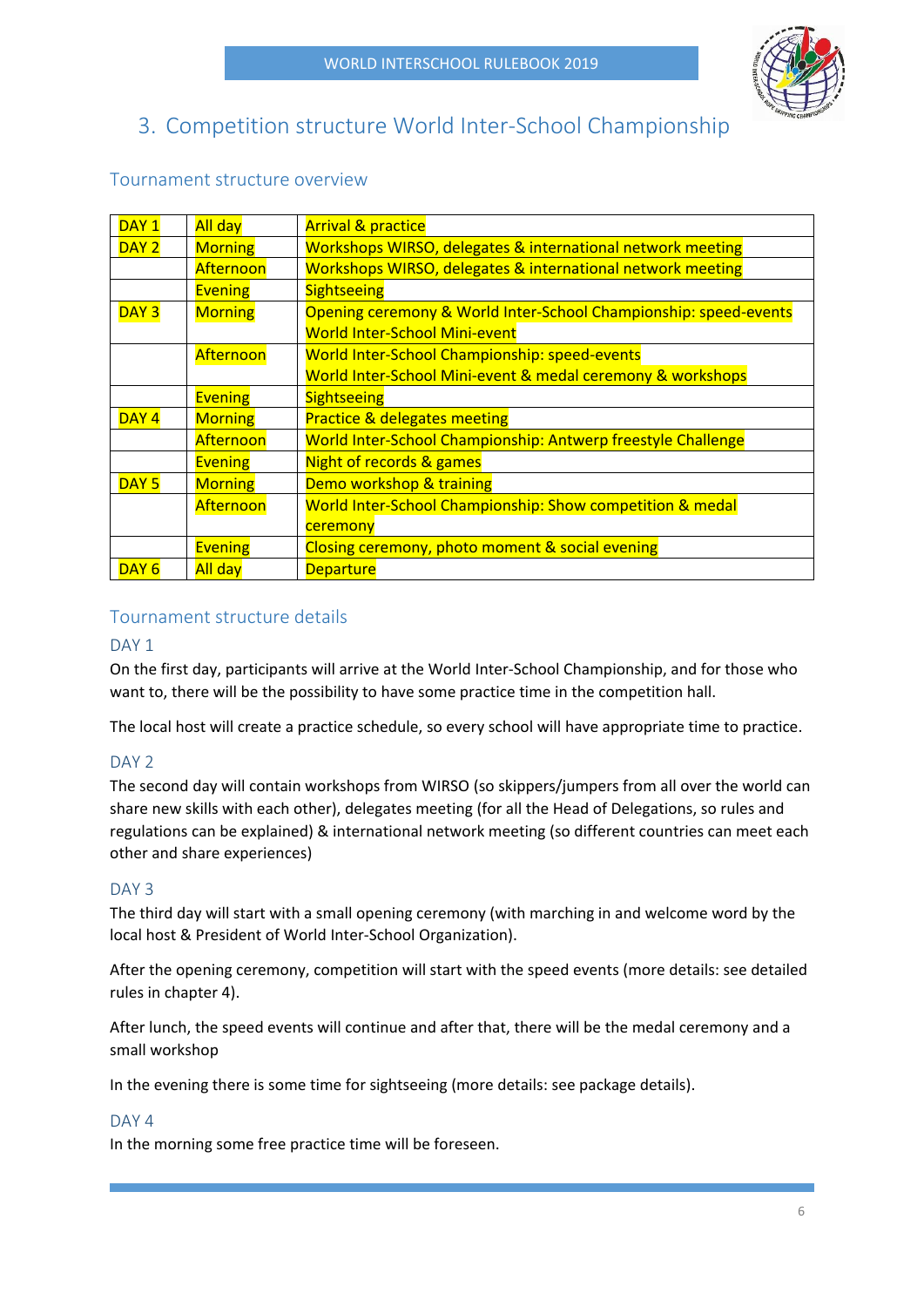

In the afternoon the World Inter-School Antwerp freestyle Challenge will be held (more details: see rules in chapter 4).

In the evening, the first Night of Records will be held (more details will follow on the website)

# <span id="page-7-0"></span>DAY<sub>5</sub>

In the morning, there will be a workshop to improve or to make a demo for the Show competition. Teams that already have a demo can use this time to train.

In the afternoon, the World Inter-School Show competition will be held (more details: see rules in chapter 4), followed by the medal ceremony.

In the early evening, the medal ceremony will be held for all events from day 5. After that, there will be a short closing ceremony, with the traditional photo moment. After that, a short social evening will be held so participants can get to know each other a little bit better.

# <span id="page-7-1"></span>DAY<sub>6</sub>

During this day, all participants depart back to their countries.

# <span id="page-7-2"></span>General rules

# <span id="page-7-3"></span>Code of conduct, ethics, doping, …

As the vision of Inter-School is Respect, Open, Fun & Learning, we expect all participants, coaches, volunteers, judges and spectators to be respectful towards each other and show sportsmanship to all.

For coaches and participants we specifically ask to show respect to other participants and judges, so they can execute their tasks in the best of circumstances.

For spectators, we ask to show respect to participants and judges by not disturbing them during routines (by shouting too loud, coming too close or using flash photography).

Use of any form of doping (as described by the WADA, World Anti-Doping Agency) will be forbidden.

Any violation towards this code of conduct, or towards ethics & doping in general will be investigated by the Tournament Director. His decision on the consequences and actions will be final.

### <span id="page-7-4"></span>Ropes

All different types of ropes can be used.

In case of a rope breaking during an event, the participant gets one re-skip. If the ropes breaks during that re-skip, no extra re-skip is given and the participant has to continue with a spare rope. If a reskip is taken, the score from the re-skip will be the final score.

### <span id="page-7-5"></span>Uniforms

Each participant from the same school should have a matching uniform, so that spectators and judges can see they are from the same school. If possible, the uniform should contain country name and school name or logo.

Sport shoes that support jumping a rope have to be worn for each event. If shoes get lost during a routine, the participant has to put them back on before continuing the routine.

No jewelry or bracelets may be worn during any event, unless it has a medical purpose. Ear studs are also allowed.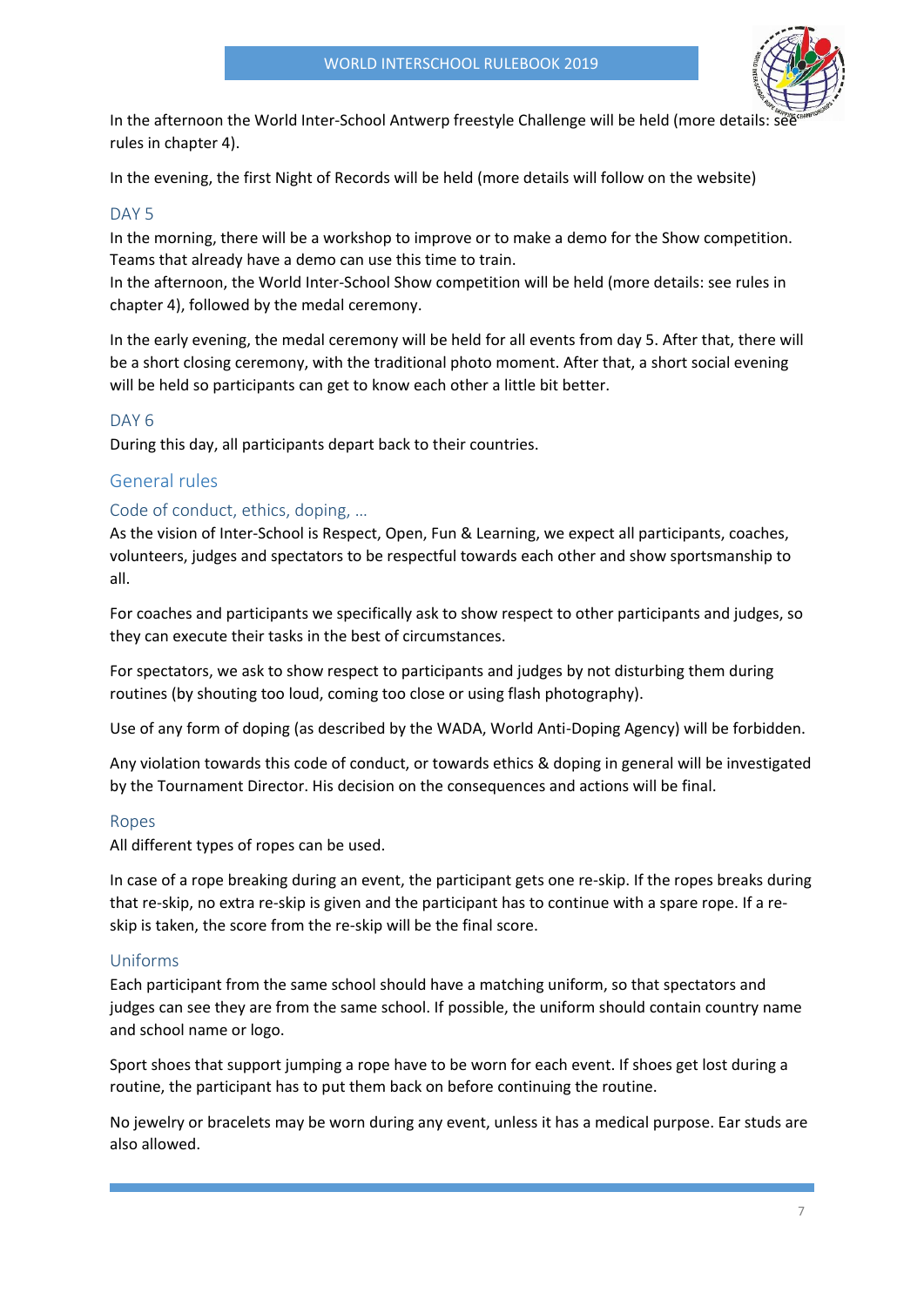

# <span id="page-8-0"></span>Floor

For events for one person, a designated floor area of minimum 3 by 3 meters will be foreseen (apart from the Antwerp freestyle Challenge, were a minimum of 4 by 4 meters will be foreseen). For team events, a designated floor area of minimum 5 by 5 meters will be foreseen.

Any skill performed outside this area will not be counted towards the total score.

# <span id="page-8-1"></span>Judges

Headjudges will be trained and provided by WIRSO. Other judges will be mainly provided by the local host, but the Organizing Committee also accepts judges from other countries. For the speed events & the Antwerp freestyle Challenge, we require judges with at least 3 years of experience in counting (speed) scores.

For the Show Competition, the Organizing Committee will invite experienced judges.

If there is 1 judge on a field, the score from that judge will be the final score.

If there are 2 judges on a field, the average of both scores will be taken, unless they differ more than 5, then the score from the headjudge will be taken.

If there are 3 judges on a field, the average of the 2 judges that have the closest scoring will be taken, unless they differ more than 5, then the score from the headjudge will be taken.

All scores are always rounded to the closest full number (so no halves will be given). In case of a half point, scores will be rounded up (always in favor of the participant).

For counting mistakes in the Antwerp freestyle Challenge, all judges on one field will consult each other and give an agreed score.

# <span id="page-8-2"></span>Appeals

The general rule is that you can file any appeals to the Tournament Director, and it will be up to him to decide on the outcome. There is no more appeal possible against a decision of the Tournament Director. Also, if items are missing in the rulebook, or are open for interpretation, it will be up to the Tournament Director to take a final decision on these items. No appeals are possible to these decisions from the Tournament Director.

For speed events, you can file an appeal with video material if scores divert from reality and if this would have an impact on the place of the participant or school.

For the Show Competition, no appeals are possible, the interpretation from the judges is always final.

For the freestyle Challenge, no appeals are possible, the interpretation and timing from the judges is always final.

If you want to file an appeal, take your video material directly to the Tournament Director. He will decide the outcome. In case a recount is needed for a speed event, the Tournament Director can consult judges to assist him in the recount. The recounted score will be the final score (even if it is lower). No appeals are possible against this score.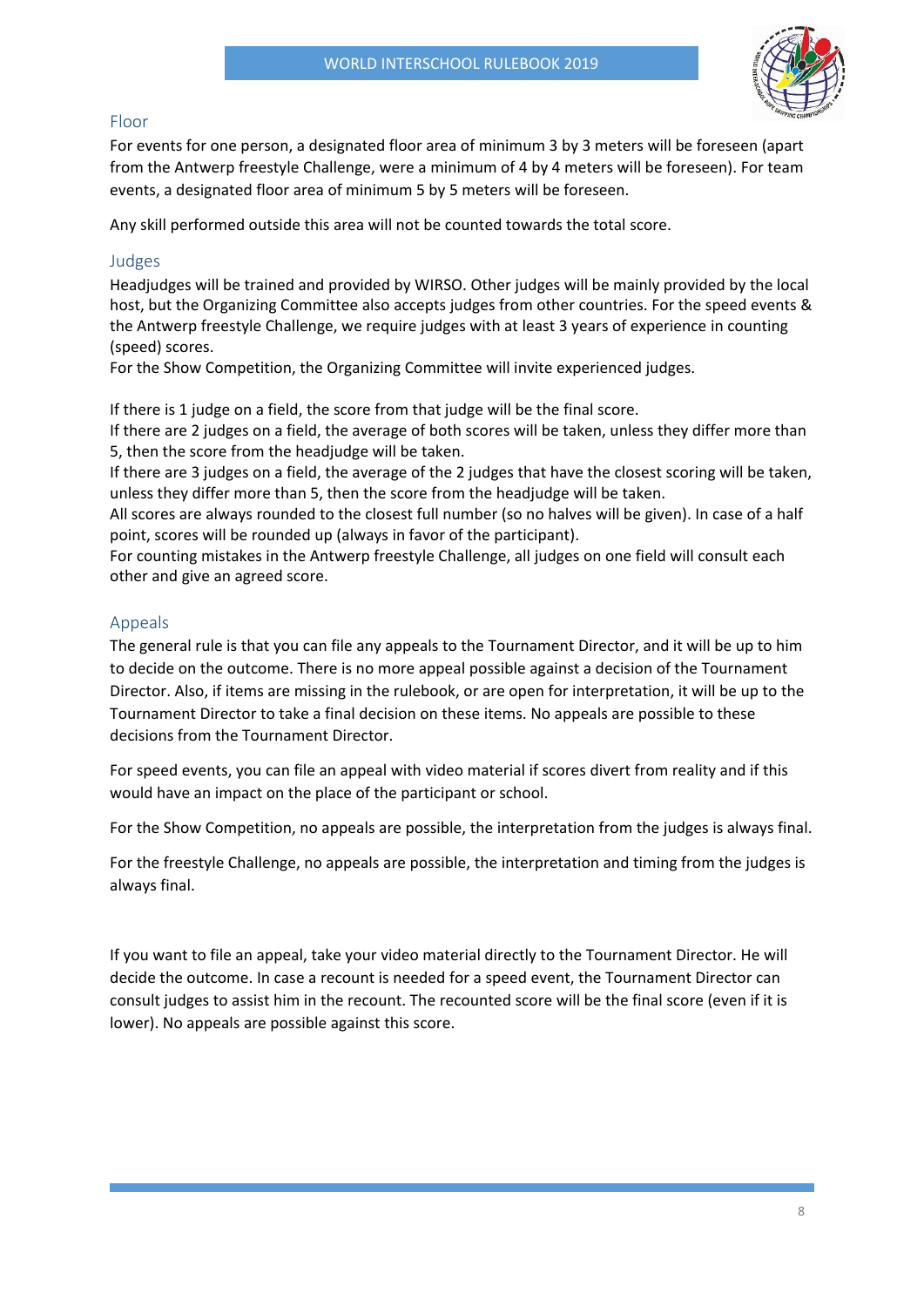

# <span id="page-9-0"></span>4. Detailed rules World Inter-School Championship

# <span id="page-9-1"></span>2 levels of competition

During the World Inter-School Championship, there will be 2 levels of competition: an Expert level and a Rookie level.

This Rookie level is created for participants that skip for 1 year or less and have a personal best in 30" speed of 65 or less. This level is focusing on participants that do not skip expert in a club or team, and focusses on skippers that just start and have this Inter-School as a first experience with competition. These skippers have no experience in national & international championships

When you subscribe, you have to choose either the expert level or rookie level for every event you are participating in. It is not allowed to have a mixed participation in the 2 levels (you either choose expert or rookie). For instance, if you participate for the speed events in the expert level, you will have to participate in the expert level for the freestyle challenge as well.

In case of abuse of this level (e.g. subscribing a high-level skipper in this category), the Organizing Committee may disqualify that skipper from the event.

Note: please be aware that the rookie level will not be taken into account towards the overall school ranking. This will be limited to the expert level.

# <span id="page-9-2"></span>World Inter-School Championship: speed-events

# <span id="page-9-3"></span>Events Rookie level

Since this year, this category will be split in 2 big parts:

- 1. For age category Mini and Cadet, there will be a Mini-event organized. This is the only place where skippers from 2011 and 2012 can participate, as they are too young to participate in the Expert level
- 2. For age catergory Novice & Junior, the same categories will be hosted as last year (so single rope individual, single rope team, 2-people-1 team and Double Dutch team)

This championship will contains the following events:

# *Mini-event (for Mini & Cadet)*

This event will contain 3 subevents and a final. In the first 3 subevents, the skipper has to skip a certain skill as much as possible during 30 seconds. The amount skipped is their final score for that event.

These events will begin with a timer calling the words "judges ready, skipper ready, set, BEEP". Once the beep starts, the participant can begin skipping. The event will end with the call out of a double "BEEP BEEP". Once this is called out, the event stops and any additional jumps will not be scored. Every successful jump is counted for the score.

Here is an overview of the 3 subevents per age category:

|                                                            | Category Mini (born in 2011 or 2012)     | Category Cadet (born in 2009 or 2010)    |  |
|------------------------------------------------------------|------------------------------------------|------------------------------------------|--|
| <b>Skipping with feet together backwards</b><br>Subevent 1 |                                          | Wraps (wrap the rope around an arm and   |  |
|                                                            | (every successful skip is worth 1 point) | unwrap the rope on the other side of the |  |
|                                                            |                                          | body. Do a normal jump after this)(every |  |
|                                                            |                                          | successful wrap is worth 2 points)       |  |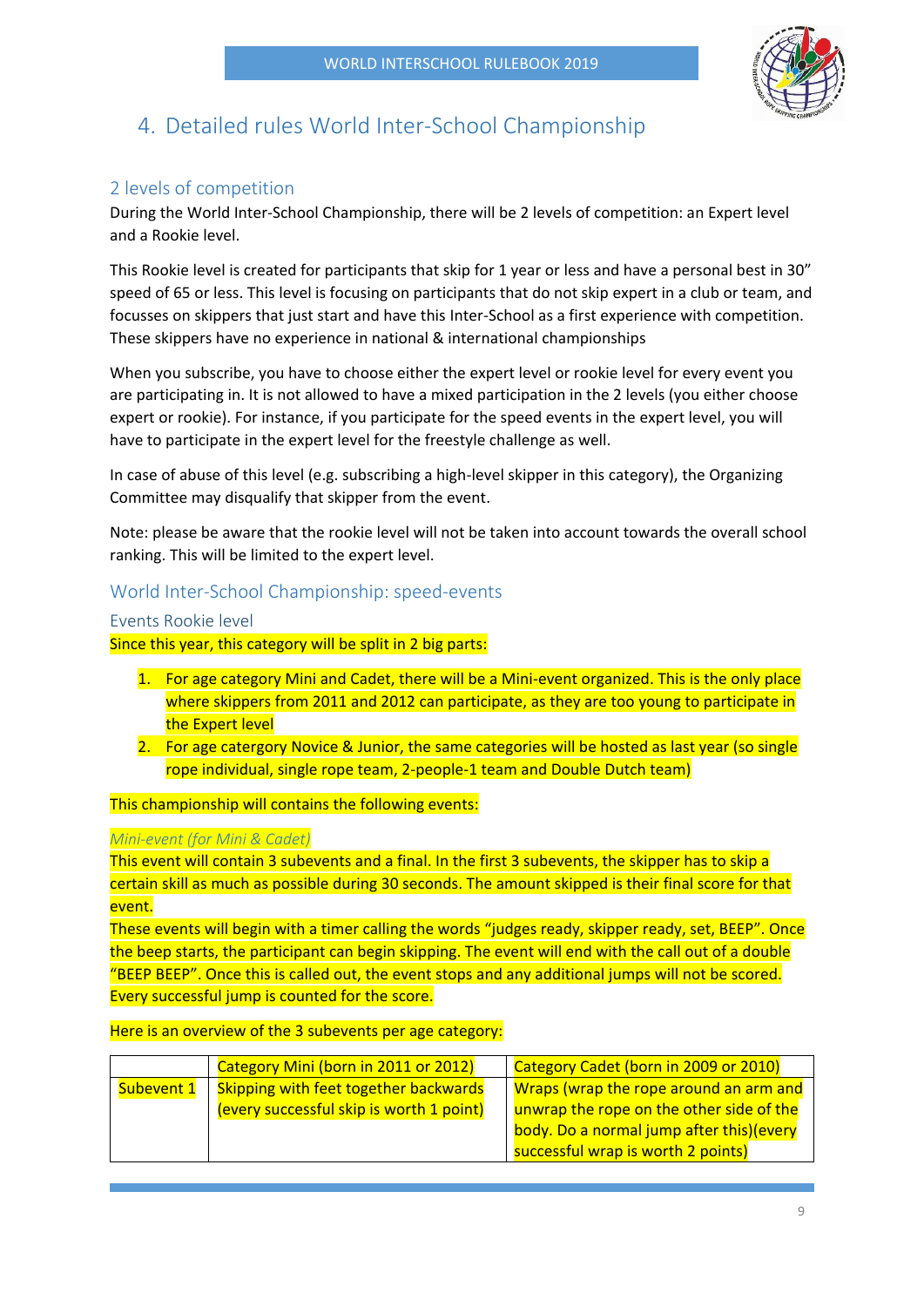

| Subevent 2 | Criss cross open (cross your arms while   | Criss cross open (cross your arms while <sup><sup>mic CHANT</sup></sup> |
|------------|-------------------------------------------|-------------------------------------------------------------------------|
|            | you skip the rope and do a normal jump    | you skip the rope and do a normal jump                                  |
|            | afterwards) (every successful criss cross | afterwards)(every successful criss cross is                             |
|            | is worth 2 points)                        | worth 2 points)                                                         |
| Subevent 3 | Side straddle (put your legs left and     | Side side open (swing the rope right of                                 |
|            | right apart while you skip the rope and   | the body, swing the rope left of the body                               |
|            | do a normal jump afterwards)(every        | and do a normal jump after this)(every                                  |
|            | successful side straddle is worth 2       | successful side side open is worth 2                                    |
|            | points)                                   | points)                                                                 |

After these 3 events, the 8 skippers with the highest total score will go to the finals. In these finals, skippers will start with there score for the first round (so adding the 3 subevents together) and will perform 30 seconds speed (jumping the rope with one foot and always switching between right and left foot, only right foot will be counted). The score for the 30" speed will be added to the total score from the subevents and will give the final score. The skipper with the highest score in total will win the gold medal.

In case of a tie, the highest score of the final will win. In case this is still a tie, both skippers will get the same medal.

# An example:

Skipper A scores 26, 12 and 24 points on the 3 subevents. In the final, skipper A does 36 speed steps. The total score for skipper A will be  $26+12+24+36 = 98$  points

# *Individual events (for Novice and Junior)*

• Single rope 30": this event will begin with a timer calling the words "judges ready, skipper ready, set, BEEP". Once the beep starts, the participant can begin skipping with normal jumps (feet together). The event will end with the call out of a double "BEEP BEEP". Once this is called out, the event stops and any additional jumps will not be scored. Every successful jump is counted for the score.

The highest score will take golden medal, second highest score will take silver and third highest score will take bronze. In case of a tie, both skippers will get the same medal

Note: since 2019, there is an unlimited amount of participants per school and per age category allowed to participate in this event.

### *Team events (for Novice and Junior)*

- 2-people-1 rope 2x30" (per age category): you need 4 skippers for this event (2 times 2). Skippers will do normal jumps with the 2 feet together and will each hold one handle of the rope. This event will begin with a timer calling the words "judges ready, skipper ready, set, BEEP". Once the beep starts, you can begin skipping. The event for the first 2 participants will end with the call out of a second "BEEP". Once this is called out, the first 2 participants stop and the third and fourth can begin their 30".The event will end with the call out of a double "BEEP BEEP". Once this is called out, the event stops and any additional jumps will not be scored. Every successful jump is counted for the score.
- Single rope 4x30" team (per age category): this event will begin with a timer calling the words "judges ready, skipper ready, set, BEEP". Once the beep starts, the first participant can begin skipping with normal jumps (feet together). The event for the first participant will end with the call out of a second "BEEP". Once this is called out, the first participant stops and the second can begin his/her 30". This is repeated for the third and fourth participant. The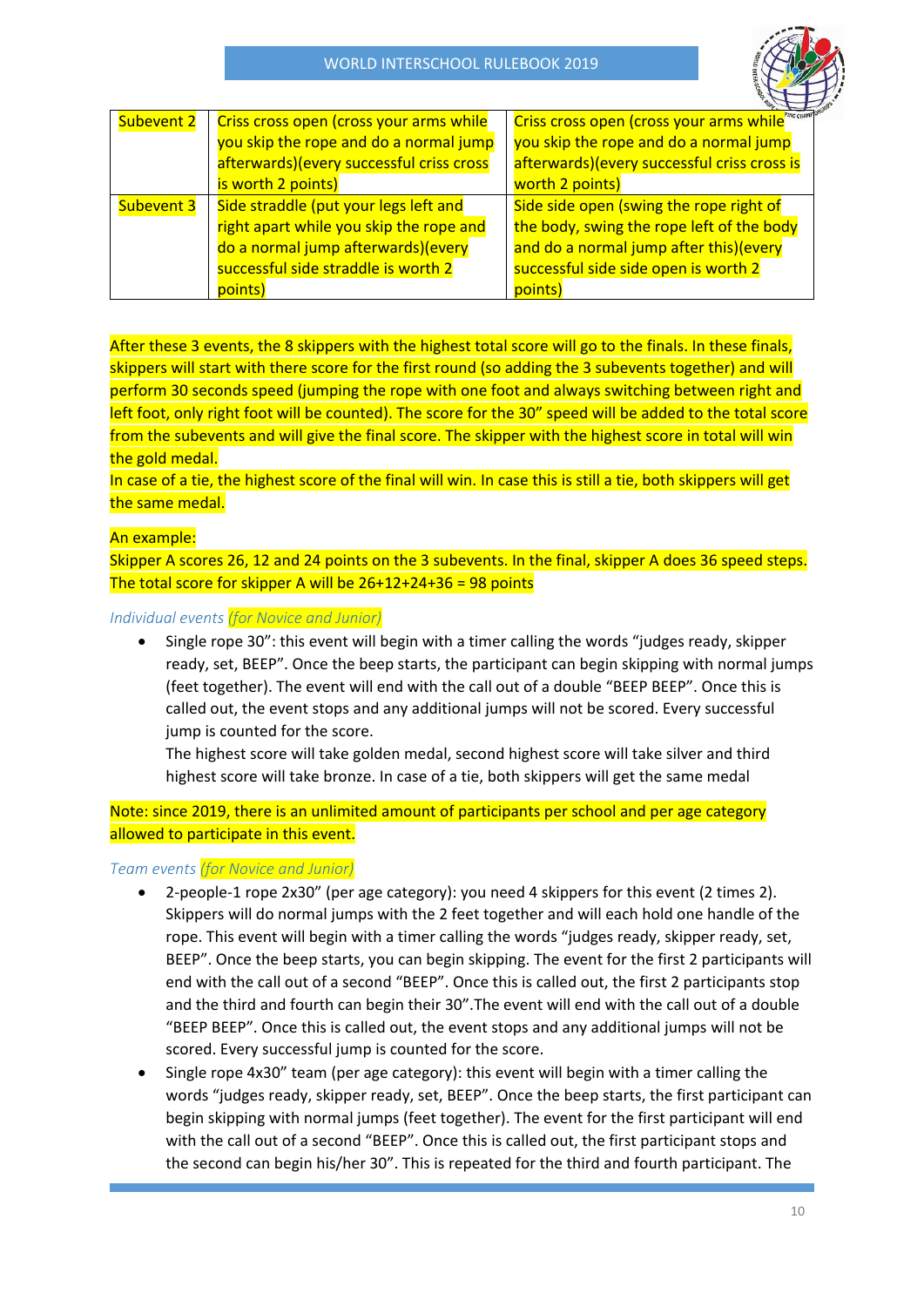

event will end with the call out of a double "BEEP BEEP". Once this is called out, the event stops and any additional jumps will not be scored. Every successful jump is counted for the score.

• Single dutch 2x1' (per age category). In this event, the first jumper starts when the "BEEP" is called out and skips normal jumps in Single Dutch rope for 1 minute (with 2 turners turning for him/her). Once a second "BEEP" is called out, the first jumper leaves the rope, and the second jumper can enter the rope for 1 minute. The event will end with the call out of a double "BEEP BEEP". Once this is called out, the event stops and any additional jumps will not be scored. Only successful jumps are counted for the score.

False Starts are not permitted in any event. The skipper(s) must remain still with no arm or rope movement before the BEEP sound is heard. Any movement before the start of the BEEP sound constitutes a false start. If a false start is detected the judges do not stop the skippers but there will be a 5 point deduction from the skipper's raw score.

# Each event will be held in 2 different age categories: Novice (12-14) & Junior (15-18).

All participants do each event they are subscribed to once, the highest score wins (per age). In case of a draw, both participants get the same medal.

# <span id="page-11-0"></span>Events expert level

This championship will contains the following events:

### *Individual events*

• Single rope 30": this event will begin with a timer calling the words "judges ready, skipper ready, set, BEEP". Once the beep starts, the participant will jump in the speedstep (so always switching between right and left foot). The event will end with the call out of a double "BEEP BEEP". Once this is called out, the event stops and any additional jumps will not be scored. Every successful jump is counted for the score.

The highest score will take golden medal, second highest score will take silver and third highest score will take bronze. In case of a tie, both skippers will get the same medal

Note: since 2019, there is an unlimited amount of participants per school and per age category allowed to participate in this event.

### *Team events*

- 2-people-1 rope speed 2x30" (per age category): you need 4 skippers for this event (2 times 2). Skippers will jump in the speedstep (so always switching between right and left foot) and will each hold one handle of the rope. This event will begin with a timer calling the words "judges ready, skipper ready, set, BEEP". Once the beep starts, you can begin skipping. The event for the first 2 participants will end with the call out of a second "BEEP". Once this is called out, the first 2 participants stop and the third and fourth can begin their 30".The event will end with the call out of a double "BEEP BEEP". Once this is called out, the event stops and any additional jumps will not be scored. Only right foot is counted for the score.
- Single rope speed 4x30" team (per age category): Skippers will jump in the speedstep (so always switching between right and left foot). This event will begin with a timer calling the words "judges ready, skipper ready, set, BEEP". Once the beep starts, the first participant can begin skipping. The event for the first participant will end with the call out of a second "BEEP". Once this is called out, the first participant stops and the second can begin his/her 30". This is repeated for the third and fourth participant. The event will end with the call out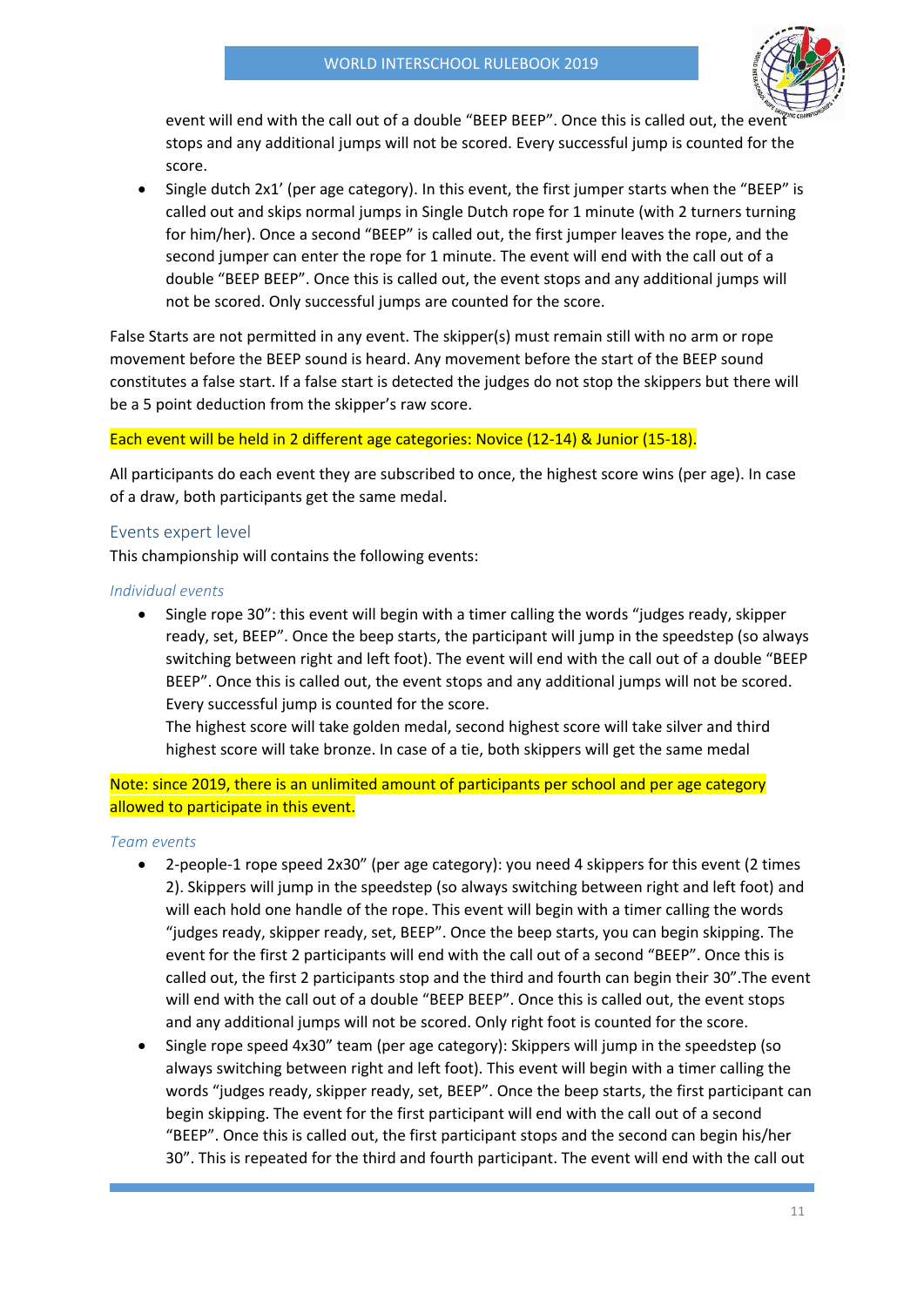

of a double "BEEP BEEP". Once this is called out, the event stops and any additional jumps will not be scored. Only right foot is counted for the score.

• Double dutch speed 2x1' (per age category). In this event, the first jumper starts when the "BEEP" is called out and skips speedstep in Double Dutch ropes for 1 minute (with 2 turners turning for him/her). Once a second "BEEP" is called out, the first jumper leaves the ropes, and the second jumper can enter the ropes for 1 minute. Both skippers have to face the same turner (so running in the same direction). The event will end with the call out of a double "BEEP BEEP". Once this is called out, the event stops and any additional jumps will not be scored. Only right foot is counted for the score.

False Starts are not permitted in any event. The skipper(s) must remain still with no arm or rope movement before the BEEP sound is heard. Any movement before the start of the BEEP sound constitutes a false start. If a false start is detected the judges do not stop the skippers but there will be a 5 point deduction from the skipper's raw score.

#### Each event will be held in 2 different age categories: Novice (9-14) & Junior (15-18).

All participants do each event they are subscribed to once, the highest score wins (per age). In case of a draw, both participants get the same medal.

### <span id="page-12-0"></span>Finals Rookie & expert level

In both the expert level as the rookie level (new this year), there will be an overall final. To be able to participate in this, a team (consisting of 4 skippers) has to participate in all 3 events with the same participants (4x30" speed, 2x1' speed Double Dutch & 2x30" 2-people-1 speed for Expert, 4x30" single rope, 2x1' single Dutch & 2x30" 2-people-1 for Rookie).

After the initial rounds, the top-4 per age category is selected for the finals (calculated by adding the team scores for single rope, Single/Double Dutch and 2-people-1 together). Individual scores are not taken into account for these finals. In these finals, teams will have to do the final event, which is a little bit different from the first round events:

# In the final for Beginner, teams will have to do 3x30", containing 1 time 30" Single Dutch (one skipper), 1 time 30" single rope with feet together (also by one skipper) and 1 time 30" 2-people-1. This event will begin with a timer calling the words "judges ready, skipper ready, set, BEEP". Once the beep starts, you can begin skipping in Single Dutch. The Single Dutch will end with the call out of a second "BEEP". Once this is called out, the Single Dutch stops and the skipper for single rope with feet together can begin his/her 30". The single rope will end with the call out of a third "BEEP". Once this is called out, the single rope stops and the 2-people-1 can begin their 30". The event will end with the call out of a double "BEEP BEEP". Once this is called out, the event stops and any additional jumps will not be scored. All events are with both feet together, each jump is counted for the score.

In the final for Expert, teams will have to do 3x30", containing 1 time 30" Double Dutch speed (one skipper), 1 time 30" single rope speed (also by one skipper) and 1 time 30" 2-people-1 speed. This event will begin with a timer calling the words "judges ready, skipper ready, set, BEEP". Once the beep starts, you can begin skipping speed Double Dutch. The speed Double Dutch will end with the call out of a second "BEEP". Once this is called out, the speed Double Dutch stops and the single rope speed can begin his/her 30". The speed single rope will end with the call out of a third "BEEP". Once this is called out, the speed single rope stops and the 2-people-1 speed can begin their 30".The event will end with the call out of a double "BEEP BEEP". Once this is called out, the event stops and any additional jumps will not be scored. Only right foot is counted for the score.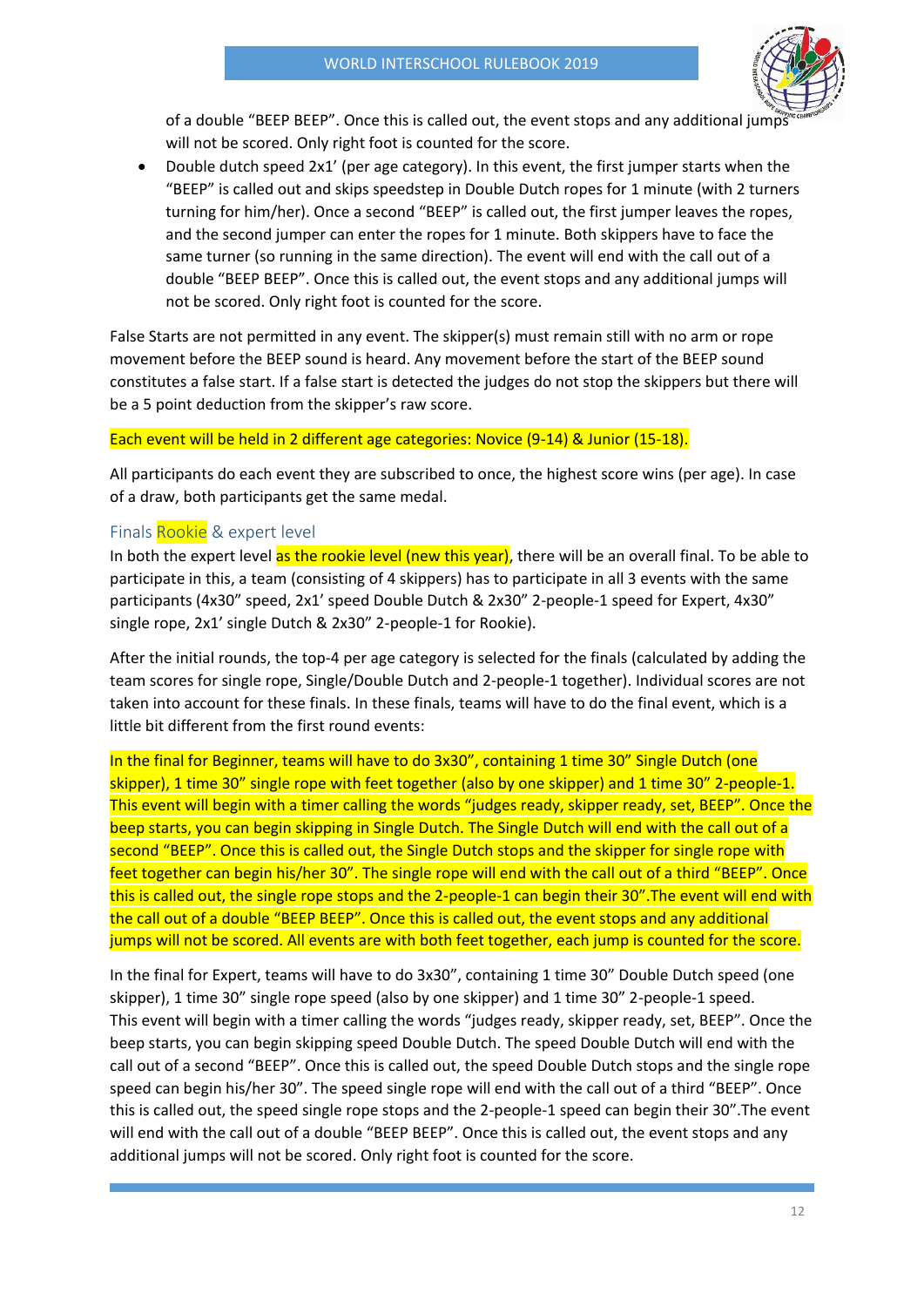

IMPORTANT: In these finals, every skipper from the team has to jump one event (so skipper A skipping 30" speed, skipper B jumping Double Dutch speed and skipper C & D doing 30" 2-people-1 speed). If this is not the case, the team will not score any points in the final.

An instruction video how to jump the final will be uploaded on our website: www.Inter-Schoolropeskipping.org

The team with the highest score after this final will be the overall team winner of the speed events.

In the end, there will be a school ranking made taking following scores into account: the best score of 2-people-1 2x30" speed + the best score of 4x30" speed + the best score of speed DD. In case of a tie, the second best score for 2-people-1 2x30" speed will determine the winner. In case this is a tie, both schools will get the same place.

Since 2019, scores from the Rookie category (age Novice and Junior) will also be taken into account and will be included in the overall school ranking below the expert teams.

# <span id="page-13-0"></span>Awards

Awards will be given to the top-3 in each event (per age). For the school awards, top-3 will be awarded (all age & gender categories together).

|                                      | Rookie level                                |                                      |                                                  | <b>Expert level</b>                             |                                                 |                                                 |
|--------------------------------------|---------------------------------------------|--------------------------------------|--------------------------------------------------|-------------------------------------------------|-------------------------------------------------|-------------------------------------------------|
|                                      | Age 8-9<br>(°2011/2012)                     | Age 10-11<br>(°2009/2010)            | Age 12-14<br>$(^{\circ}2006 - 2008)$             | Age 15-18<br>$(^{\circ}2002 -$<br>2005)         | Age 10-14<br>$(^{\circ}2006 -$<br>2009)         | Age 15-18<br>$(^{\circ}2002 -$<br>2005)         |
| Mini-event                           | Gold,<br>silver &<br>bronze<br>medal        | Gold,<br>silver &<br>bronze<br>medal |                                                  |                                                 |                                                 |                                                 |
| Single rope<br>30" individual        |                                             |                                      | Gold, silver &<br>bronze medal                   | Gold,<br>silver &<br>bronze<br>medal            | Gold,<br>silver &<br>bronze<br>medal            | Gold,<br>silver &<br>bronze<br>medal            |
| 2-people-1<br>2x30"                  |                                             |                                      | Gold, silver &<br>bronze medal                   | Gold,<br>silver &<br>bronze<br>medal            | Gold,<br>silver &<br>bronze<br>medal            | Gold,<br>silver &<br>bronze<br>medal            |
| Single rope<br>4x30"                 |                                             |                                      | Gold, silver &<br>bronze medal                   | Gold,<br>silver &<br>bronze<br>medal            | Gold,<br>silver &<br>bronze<br>medal            | Gold,<br>silver &<br>bronze<br>medal            |
| Double/Single<br>Dutch 2x1'<br>speed |                                             |                                      | Gold, silver &<br>bronze medal                   | Gold,<br>silver &<br>bronze<br>medal            | Gold,<br>silver &<br>bronze<br>medal            | Gold,<br>silver &<br>bronze<br>medal            |
| Overall teams                        |                                             |                                      | Gold, silver &<br><b>bronze overall</b><br>medal | Gold,<br>silver &<br>bronze<br>overall<br>medal | Gold,<br>silver &<br>bronze<br>overall<br>medal | Gold,<br>silver &<br>bronze<br>overall<br>medal |
| <b>OVERALL</b><br><b>SCHOOL</b>      | Gold, silver & bronze cup<br>Not applicable |                                      |                                                  |                                                 |                                                 |                                                 |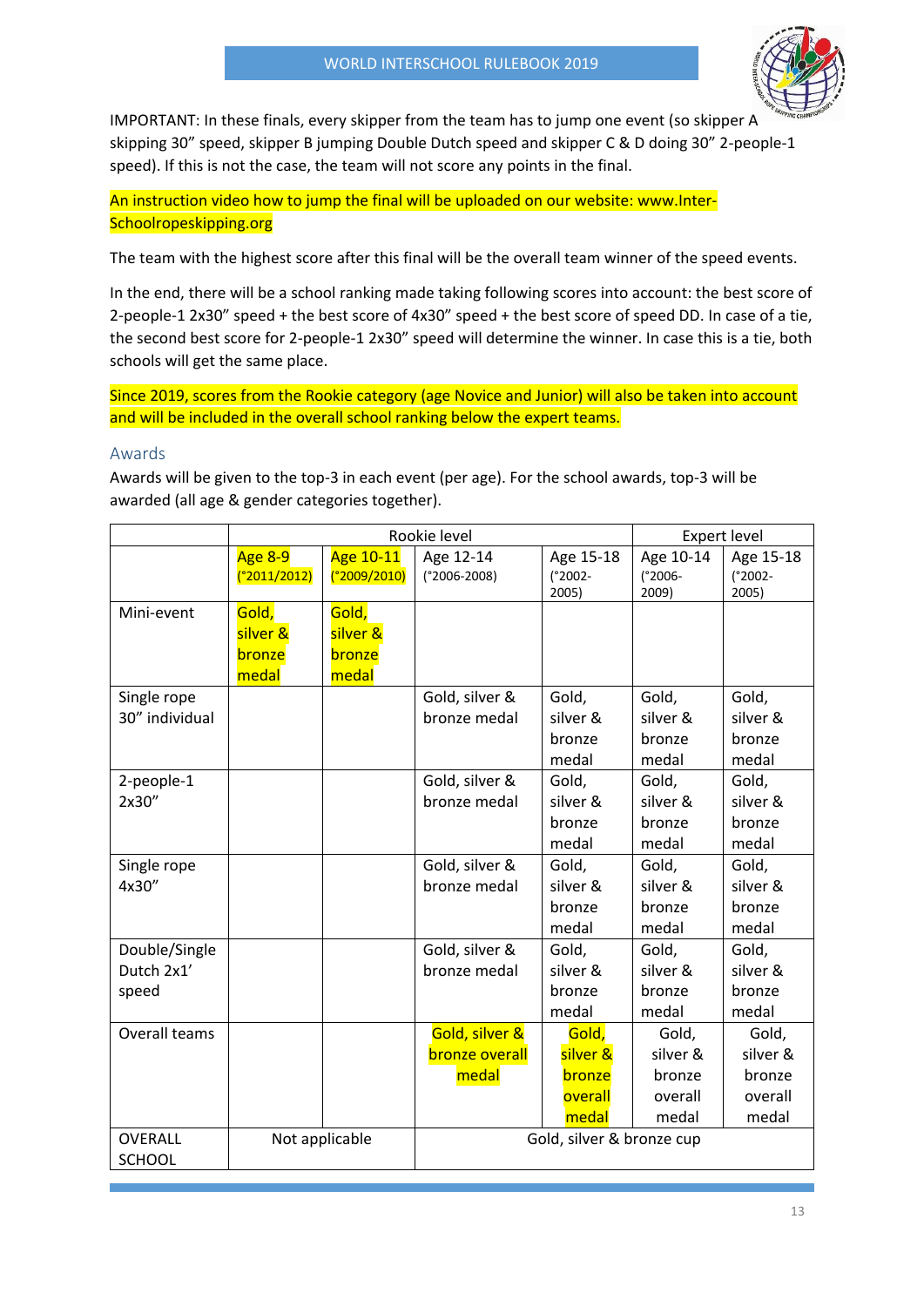

# <span id="page-14-0"></span>World Inter-School Championship: Show competition

# <span id="page-14-1"></span>Events

This is an event where the school creates team from 4 to 8 participants that will perform in a demonstration that will last a maximum of 4 minutes. This demonstration can contain a wide variety of elements (single rope, double dutch, 2-people-1, Chinese wheel, long rope, box, …) and is intended to entertain the crowd with a nice show (so use of music, thematic costumes, special skills, … would all be nice features that will get you high scores).

As the Organizing Committee understands that it might not be easy to create this, there will be a workshop in the morning before the competition where there will be experienced coaches that will help you in creating a demonstration (or that will help you to update an existing demonstration). After the Inter-School, this demonstration can be used during local school events to promote the sport & the World Inter-School Championship.

In this event, there will be no split between rookie level & expert level, nor will there be divisions between genders. There will only be an age division: 10-14 & 15-17. All teams will perform one after the other, and in the end the 10-14 will be put in a separate ranking. This is the only event where it is allowed to have rookie and expert skippers together in a team.

# <span id="page-14-2"></span>Judging

This is an event that will be judged by an expert judges panel containing experienced coaches and participants from different countries. The Organizing Committee will form this judges panel and will try to invite at least one judge per participating country on top of one or more trained headjudges.

Each judge will score each demo a score between 0 and 100 (based on their own preference & experience). The highest and lowest score per demo will be removed, and other scores will be added together to get a final score.

The team with the highest score (per age category) wins.

For the school awards, the 2 highest scores from the school will be added together. The highest total score wins. In case a school only has one demonstration, only that score will be counted.

# <span id="page-14-3"></span>Awards

Awards will be given to the top-3 in each event (per age category). For the school awards, top-3 will be awarded (all age categories together).

|                         | Age 10-14                 | Age 15-18      |  |
|-------------------------|---------------------------|----------------|--|
| <b>Show Competition</b> | Gold, silver &            | Gold, silver & |  |
|                         | bronze medal              | bronze medal   |  |
| <b>OVERALL SCHOOL</b>   | Gold, silver & bronze cup |                |  |

# <span id="page-14-4"></span>World Inter-School Championship: Antwerp freestyle Challenge

# <span id="page-14-5"></span>Events

During this event, a participant has to perform a compulsory small freestyle with the least amount of errors.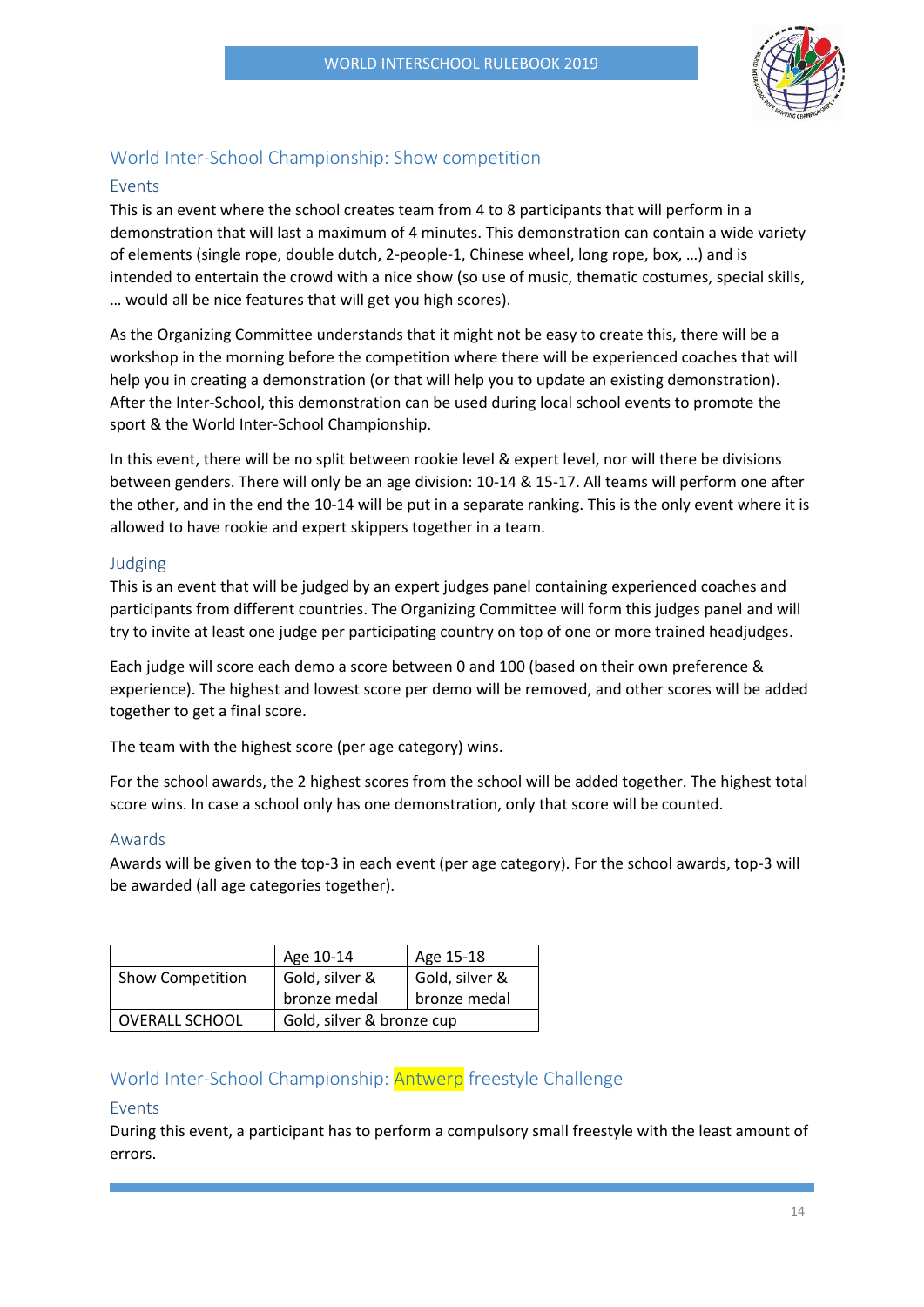

There will be an event on Rookie level and one on expert level. For each event, there will be a different compulsory freestyle (the one for expert level will be of a higher level)

The compulsory freestyles can be found on this link: www.Inter-Schoolropeskipping.org

The number of error are counted. This includes both mistakes being made during the freestyle, as skills not executed or not correctly executed (e.g. doing something different than intended, or doing something fake). There will be 3 rounds:

- Qualification round: during this round, the freestyle is executed by all participants and errors are counted. The top-8 participants (per age category & per level) with the least errors will qualify for the next round. In case of a tie, all will qualify for the next round
- Semifinals: top-8 will do the freestyle again, but this time it will be timed. Once skippers have performed their freestyle, they will have to push a red button to finish the performance (and stop the time). After the freestyles, a ranking will be made based on the fewest errors. In case 2 skippers have the same number of errors, the fastest skipper will advance to the finals. Top 4 per age & level will advance to final
- Finals: the 4 remaining skippers (per age & level) will do the freestyle a last time. The one with the fewest mistakes wins (per age & level). In case of a tie, the fastest freestyle wins

A school needs at least 5 participants to enter in the overall category.

For School Ranking the average number of mistakes from the 5 best skippers in the first round are taken as the result. In case of a tie, we will look at the average number of mistakes from the 5 best skippers in the semifinal. In case of another tie, we will look at the average number of mistakes from the 5 best skippers in the finals. In case this still is a tie, the school with the highest placed individual skipper wins.

If there is a tie and a school does not have 5 participants in the (semi)final, all missing participants are calculated as participants with 5 mistakes.

The Rookie level can also participate in the overall school ranking, but will have a starting value of 5 (as the freestyle for Rookie level is much easier)

# <span id="page-15-0"></span>Awards

Awards will be given to the top-3 in each age category. For the school awards, top-3 will be awarded (all age categories together).

|               | Rookie level              |              |              | <b>Expert level</b> |              |
|---------------|---------------------------|--------------|--------------|---------------------|--------------|
|               | Age 10-11                 | Age 12-14    | Age 15-18    | Age 10-14           | Age 15-18    |
| Antwerp       | Gold, silver              | Gold, silver | Gold, silver | Gold, silver        | Gold, silver |
| freestyle     | & bronze                  | & bronze     | & bronze     | & bronze            | & bronze     |
| Challenge     | medal                     | medal        | medal        | medal               | medal        |
| OVERALL       | Gold, silver & bronze cup |              |              |                     |              |
| <b>SCHOOL</b> |                           |              |              |                     |              |

# <span id="page-15-1"></span>World Inter-School Championship: Overall School Ranking

This will be the final trophy that is handed out during the closing ceremony to the first, second and third school. Schools placed 4<sup>th</sup> till 8<sup>th</sup> will receive a World Inter-School Diploma, to acknowledge their performance and to prove they made it to the top-8 of the World Inter-School Championship. To determine this ranking, we simply add the 3 rankings from the 3 big events together: